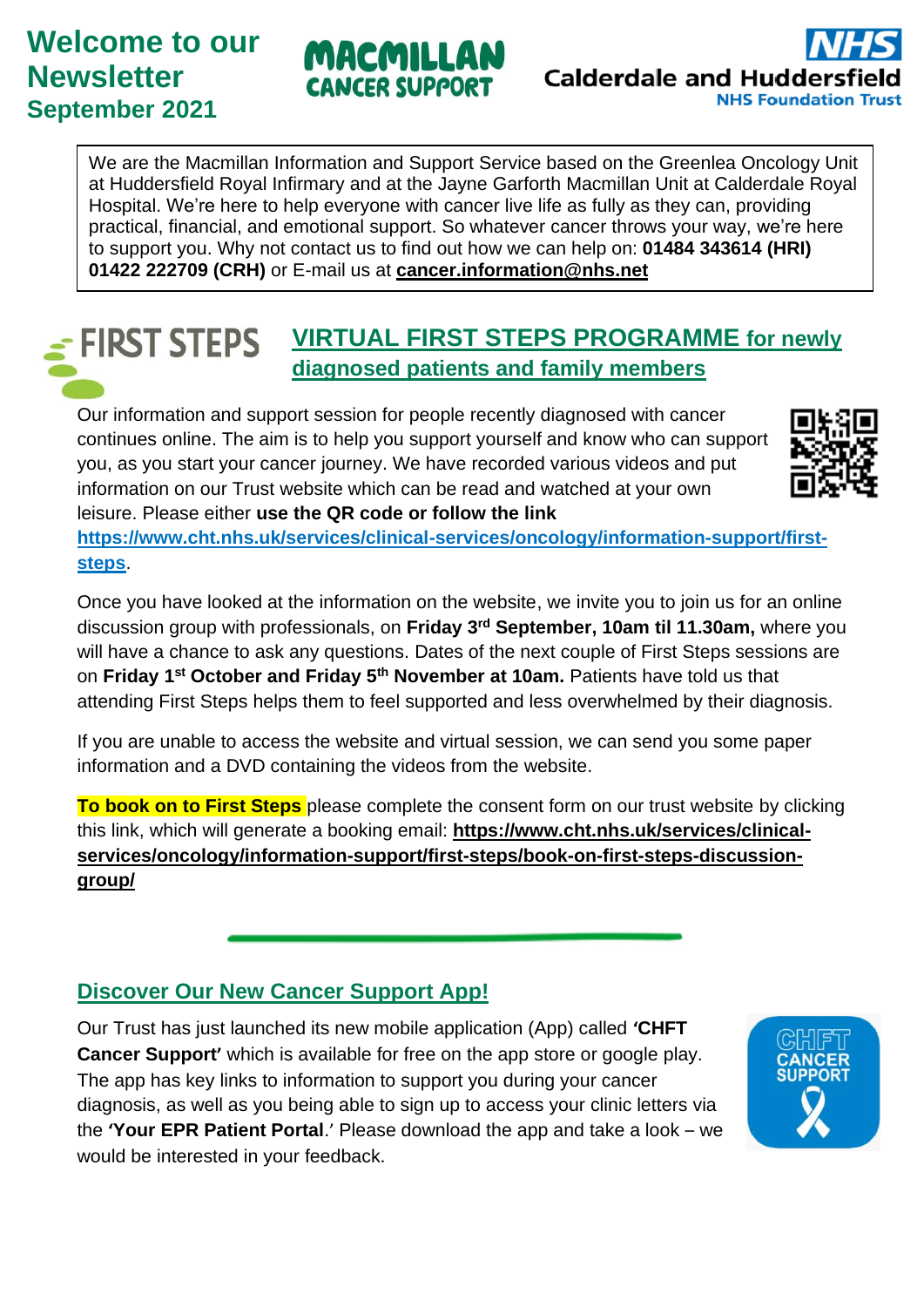

**Whip up some Coffee Morning Creativity…**

- 1. Coffee and cake-away. Set up a stall for friends, neighbours or desk buddies to pop by and donate.
- 2. Create your own games. Make a target on the table for guests to throw coffee beans into or guess the number of chocolate chips in a mega large cookie.
- 3. Mix in a quiz. Host a quiz for your virtual office and people can donate to take part.
- 4. Bake 'n' make. Share your favourite bake and auction off the recipe. You could bake it together virtually too.
- 5. Share your fundraising page and QR codes for people to donate online. You may find guests that can't make the day, would like to donate too.

To sign up to host your event, copy this link: https://coffee.macmillan.org.uk/

### **Cancer SMART Project Launches Podcast!**

Join the no nonsense conversation as you hear all things cancer, dispel some myths and how to stay healthy.

#### **Available across Spotify, Apple Podcasts, Amazon music and Audioboom**

Scan the QR code and choose which listening platform you prefer or search for 'You Cancervive' in your preferred app

## **MAGGIE'S FAMILY DAY**

Join Maggie's for a family day on **Saturday 25th September 11am – 3pm**. Family Days are for children who have a parent, carer or close family member who is having cancer treatment along with any family members.

Maggie's professional team will facilitate the day, aiming to normalise cancer treatment and provide an informal, fun environment and to answer any questions or issues that families might have. The day includes art and crafts with an Art Therapist, exercise sessions, cookery, and nail/face painting. For more information, call Maggie's on **0113 4578364** or email **leeds@maggiescentres.org** or just drop in on the day at any time between **11am and 3pm at St James's University Hospital, LS9 7BE.**

## **YORKSHIRE SMOKE FREE SERVICE**

Quitting can be hard but it's easier with NHS specialist support. You can get help in lots of different ways depending on your preference and what's available in your area. Yorkshire Smoke Free offer FREE [telephone support,](https://yorkshiresmokefree.nhs.uk/pages/telephone-support) [face to face sessions,](https://yorkshiresmokefree.nhs.uk/pages/in-person) and an [online quit program.](https://yorkshiresmokefree.nhs.uk/pages/quit-online) Their services are friendly and flexible and you will always have access to specialist advisors who have helped 1000s of people to go smoke-free. You can talk to an advisor on **0800 612 0011** (free from landlines) or **0330 6601 166.**





Whatever your reason for hosting a Coffee Morning on **Friday 24th September**, it's a great one. Sign up to help Macmillan Cancer Support do whatever it takes for people living with cancer.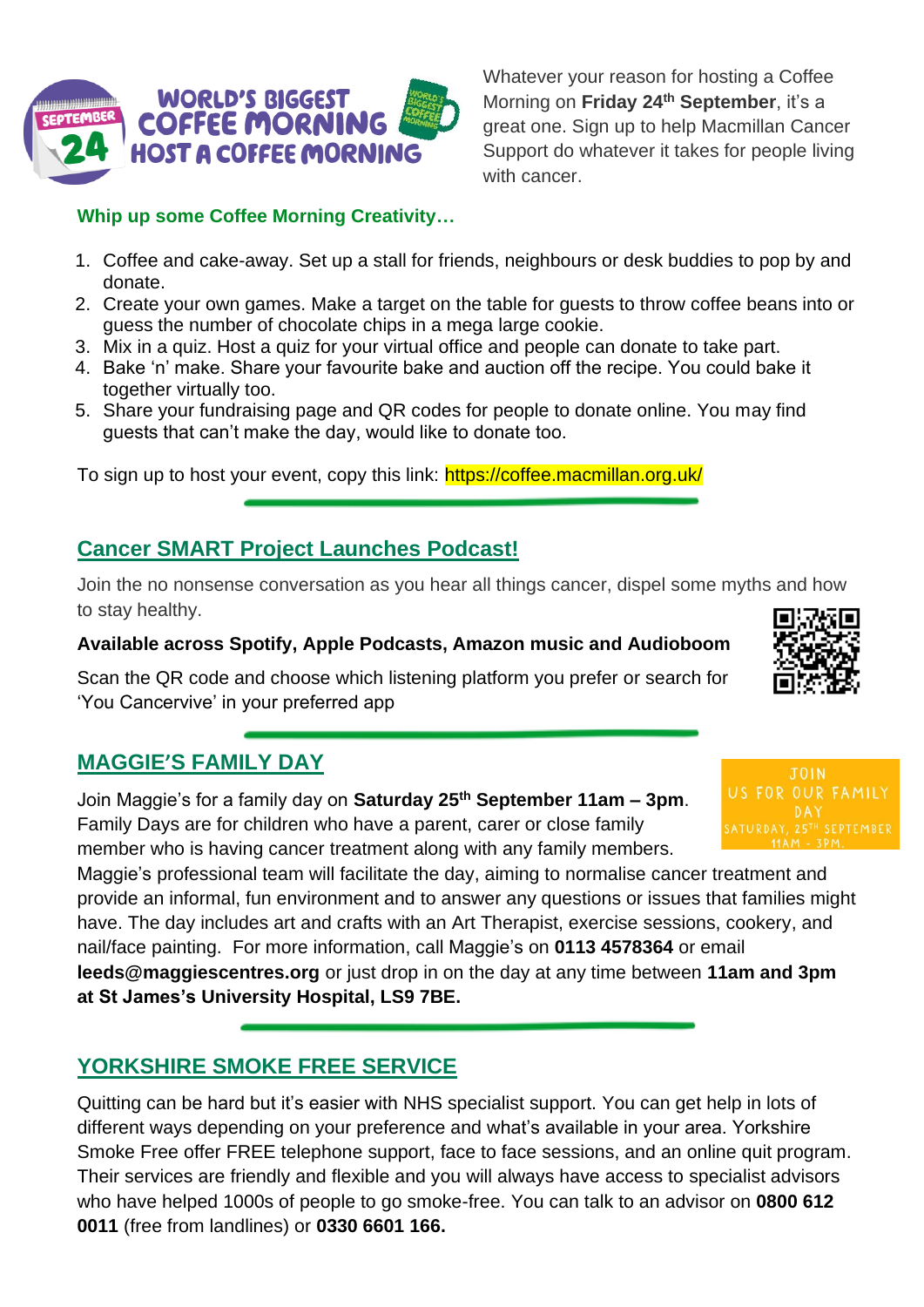## **VIRTUAL SUPPORT GROUPS IN SEPTEMBER, OCTOBER & NOVEMBER 2021**

**The dates for our online support groups, via Microsoft Teams are:** 

**Thursday 2**

**Virtual Macmillan Health Walk Virtual Macmillan Coffee Support Group** 

**Wednesday 15<sup>th</sup> September 2 - 3pm Thursday 7th October 1 – 2pm Wednesday 20th October 2 – 3pm Thursday 4th November 1 – 2pm Wednesday 17th November 2 – 3pm** 



Please contact us to book a place. You will need to have a device with a webcam and microphone, which are built into most laptops/tablets and smartphones. We're still waiting to confirm dates for in person walks at the current time.



## **OUR NEXT THINKING AHEAD PROGRAMME IN THE AUTUMN!**

We are in the process of organising autumn dates for our Thinking Ahead Programme – for patients and family members affected by incurable cancer. Please get in touch to express your interest and we will let you know when the dates are confirmed. We have also worked with the company Deadline Digital to produce a five minute film and three short films about the benefits of our Thinking Ahead Programme. Take a look on You Tube and search for **'CHFT Thinking Ahead**' to watch the short films. We hope that the films encourage more people to access this valuable support.



HFT's Thinking Ahead Programme (subtitled)  $\frac{1}{2}$  7  $\frac{1}{2}$  0  $\rightarrow$  SHARE  $\equiv$  5AVI

## **AUTUMN'S iHOPE COURSE – Wednesday 6th October until Wednesday 17th November**



The iHOPE Course has been a great success and we are super excited to announce that we now have a date for the autumn iHOPE Course! **Wednesday 6th October – Wednesday 17th November 10:30 – 12pm**. iHOPE is Macmillan's health and wellbeing programme for anyone affected by cancer and includes wellbeing topics such as managing stress, communication, keeping active, gratitude and goal setting. The course consists of online content to complete which you can do at your own pace during the week. We then invite you to an optional weekly meeting with our team.

One patient from the last course said: "*I was a little sceptical about taking part in the course to begin with, unsure why. However, I am so glad I made the decision to take part. It has given me lots of strategies and tools to use and a different way to look at certain situations. Everyone in the group has been so supportive of each other and the facilitators were fantastic!"*